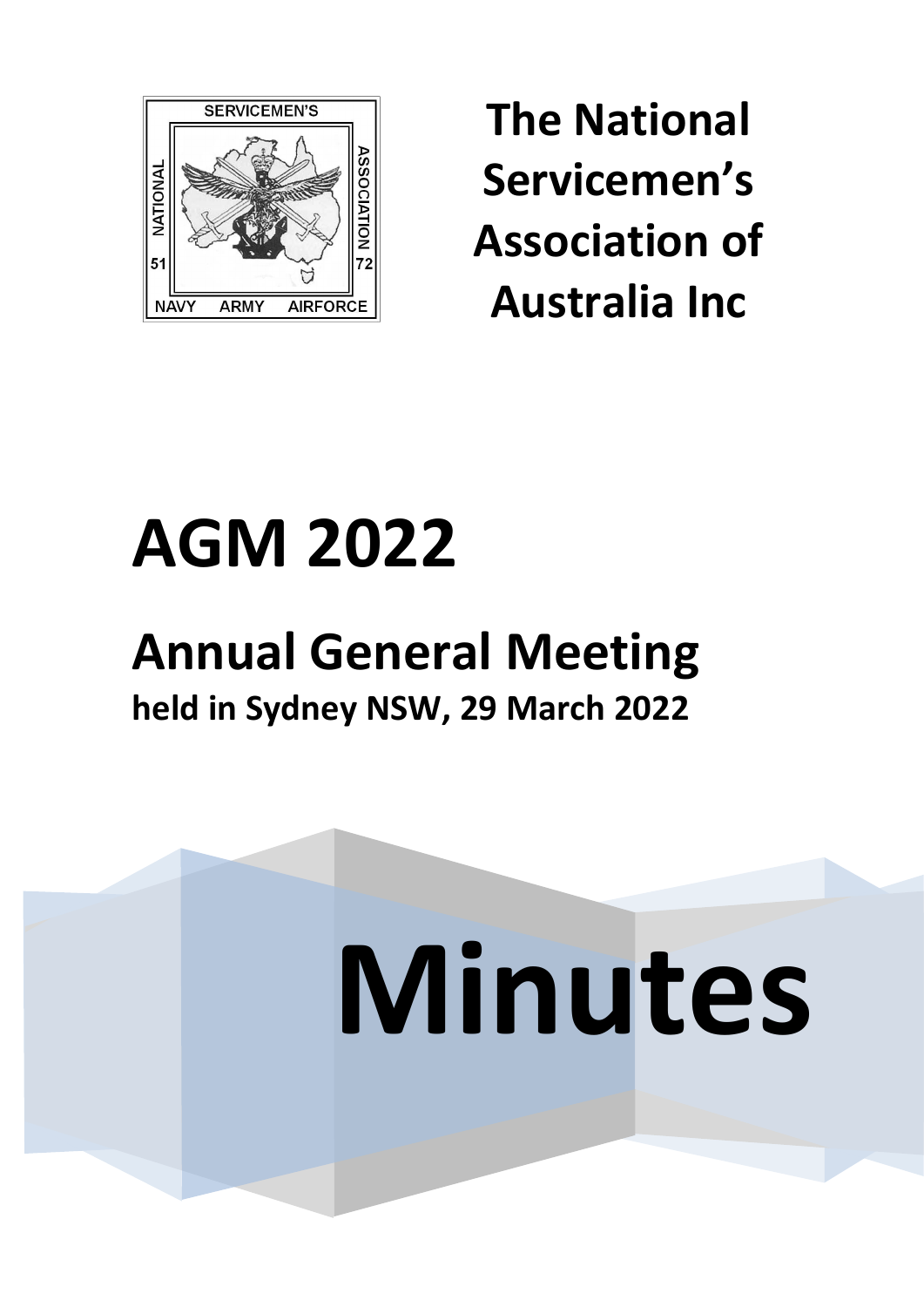

## **TABLE OF CONTENTS**

| 3. ACCEPTANCE OF MINUTES FROM PREVIOUS MEETING (2021) 3 |  |
|---------------------------------------------------------|--|
| 4. PRESENTATION OF REPORTS (YEAR ENDING DECEMBER 2021)3 |  |
|                                                         |  |
|                                                         |  |
|                                                         |  |
|                                                         |  |
|                                                         |  |

### <span id="page-1-0"></span>**1. OPENING OF MEETING**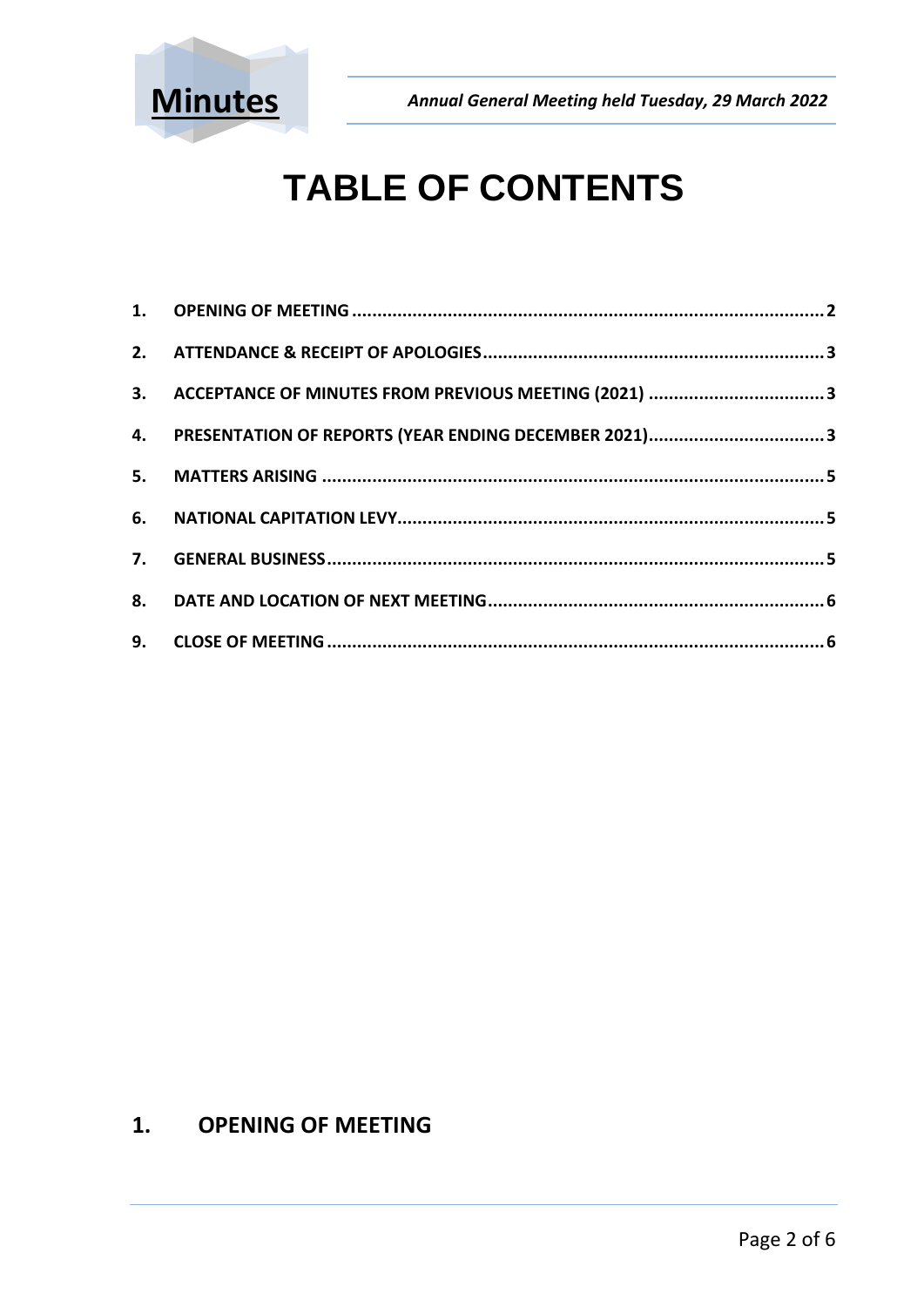

1.1 The National President and Chairman, Ron Brandy, opened the meeting at 3:20pm, reminding members this is not an election meeting and advised there were several procedural matters that had to be completed.

### <span id="page-2-0"></span>**2. ATTENDANCE & RECEIPT OF APOLOGIES**

- 2.1 Attendees, apologies, and proxies as per earlier Council meeting.
- *2.2 Motion: That the attendees, apologies, and proxy appointments of the previous Council meeting be accepted.*

*Moved: N Freier (QLD) Seconded: T Stevenson (QLD) Motion Carried.*

### <span id="page-2-1"></span>**3. ACCEPTANCE OF MINUTES FROM PREVIOUS MEETING (2021)**

*3.1 Motion: That the Minutes from the May 2021 Annual General meeting as circulated be taken as a read and confirmed true record.*

*Moved: B Sonter (TAS) Seconded: R Tregear (TREAS.) Motion Carried.*

### **3.2 Matters Arising**

3.2.1 Members were reminded that item 7.6 showed the positions of Vice President and Media Officer being declared vacant and to date no nominations have been received. Nominations are being sought for these positions.

### <span id="page-2-2"></span>**4. PRESENTATION OF REPORTS (YEAR ENDING DECEMBER 2021)**

### **4.1 National President**

- 4.1.1 Presented by Ron Brandy. Copies issued and the following points highlighted.
- i. National Executive have been active in the ongoing management of the corporate identity and all requirements have been addressed.
- ii. Grateful for the assistance of the secretary and treasurer.
- iii. Regrettably, the Association has had to suspend, curtail, or cancel many necessary activities over the past year.
- iv. On the positive side, we are now able to meet face to face as desired.
- v. The recent experience has raised awareness of the prospects of the future of the Association and in what form it can be managed and sustained.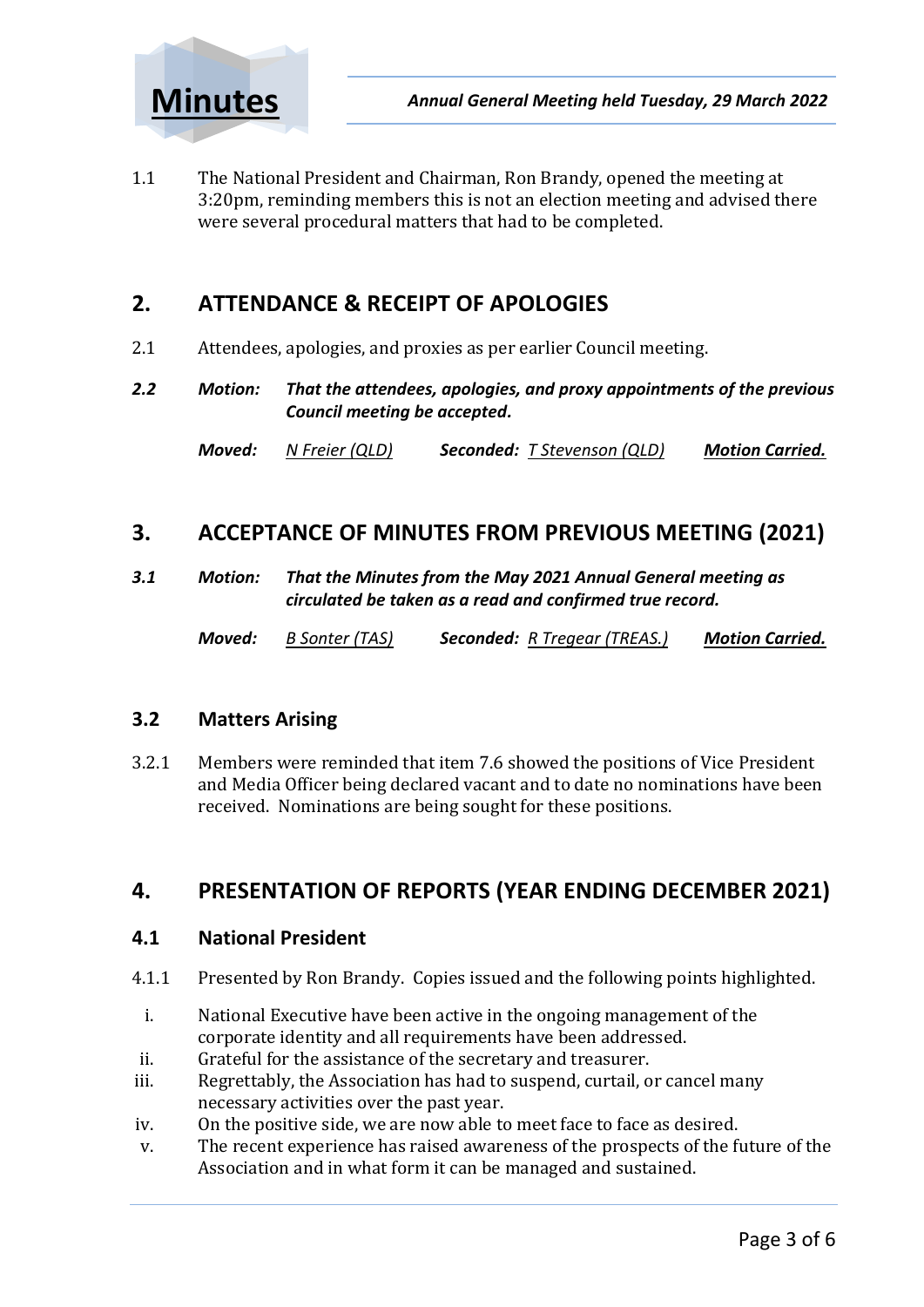

- vi. Progress has been made with both the military shop and corporate roses where conditions of our engagement with them has been clarified.
- vii. A communication document of how best to determine a Branch or Sub-Branch obligation when managing contraction or closure has been upgraded to include succession planning.
- viii. Document retrieval is underway to enable archiving with the National Library.

### **4.2 National Secretary**

- 4.2.1 Presented by Noel Moulder. Copies issued and the following points highlighted.
	- i. No enquiries re. Association membership.
- ii. A lack of interest from members to take up Executive positions is affecting the Association.
- iii. The loss of Sub-Branches continues to be of concern.
- iv. Website activity has increased quite significantly.
- v. Contact with other ESO's has declined.
- vi. Upgrade to Southern Highlands NSW Memorial was the only entry for the Memorial Register.
- vii. National Sub-Branch Register is maintained but difficult to keep current.
- viii. Corporate Seal was not used during report period.
- ix. Year by Year Minute Register is maintained and up to date.
- x. No amendments to Rules and By-Laws were recorded during report period.
- xi. The Association's National website was amended and upgraded. Plans are underway to include State pages.
- xii. During the reporting period 161 items of correspondence were registered with 140 requiring some form of action.
- xiii. Commemorative activities were limited due to Covid. Small number had limited attendance. National event in Canberra planned for September 2021 did not take place.
- xiv. Two Executive meetings by Zoom, one face-to-face general meeting and AGM in May 2021. The meeting scheduled for Canberra in September was cancelled.
- xv. Grant in Aid from DVA for annual Canberra meeting obtained in 2019 has been extended to end of September 2022.

### **4.3 National Treasurer**

- 4.3.1 Presented by Richard Tregear. Copies issued and the following reports were tabled and discussed.
	- i. Summary of Income and Expenditure;
	- ii. Statement of Financial Performance;
	- iii. Statement of Financial Position;
	- iv. Plant and Equipment;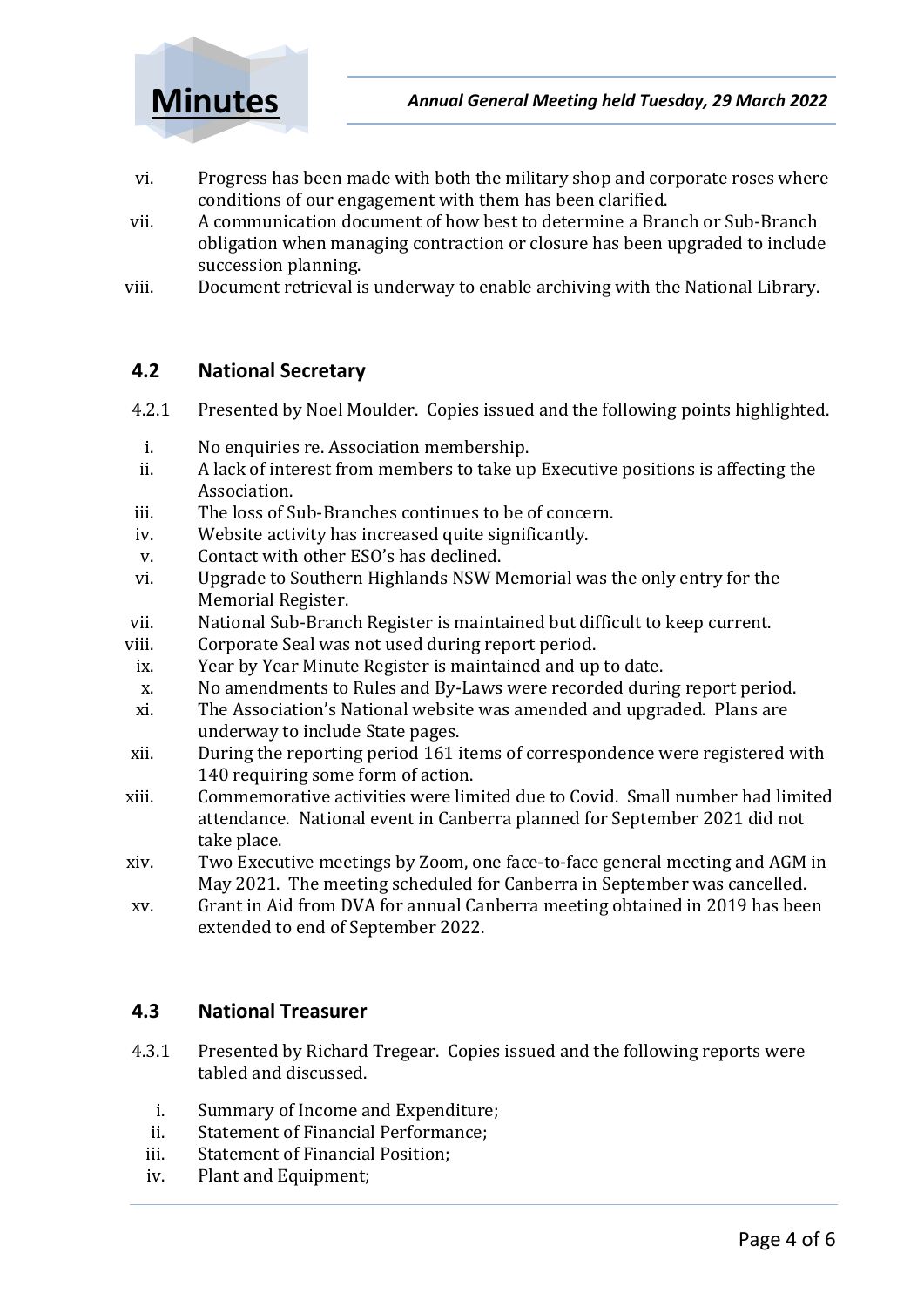

- v. Notes to the Financial Statement;
- vi. Budget for 2022; and
- vii. Audit Report.
- 4.3.2 The Treasurer outlined each document and explained entries. Members discussed items with the Treasurer who provided satisfactory explanations to items of concern.

| 4.4 | Motion: | That all reports as presented and circulated be taken as read and |
|-----|---------|-------------------------------------------------------------------|
|     |         | accepted.                                                         |

*Moved: R Tregear (TREAS.) Seconded: N Freier (QLD) Motion Carried.*

### <span id="page-4-0"></span>**5. MATTERS ARISING**

5.1 There were no matters arising from the tabled reports requiring further discussion.

### <span id="page-4-1"></span>**6. NATIONAL CAPITATION LEVY**

- 6.1 The Association By-Law 7.1 requires the AGM to determine a Capitation Fee for each individual financial Member Association for the following year.
- *6.2 Motion: That there be no increase in the National Capitation Levy. It will remain at \$5 per financial member.*

*Moved: R Tregear (TREAS.) Seconded: B Sonter (TAS) Motion Carried.*

### <span id="page-4-2"></span>**7. GENERAL BUSINESS**

7.1 There were no general business matters requiring further discussion.